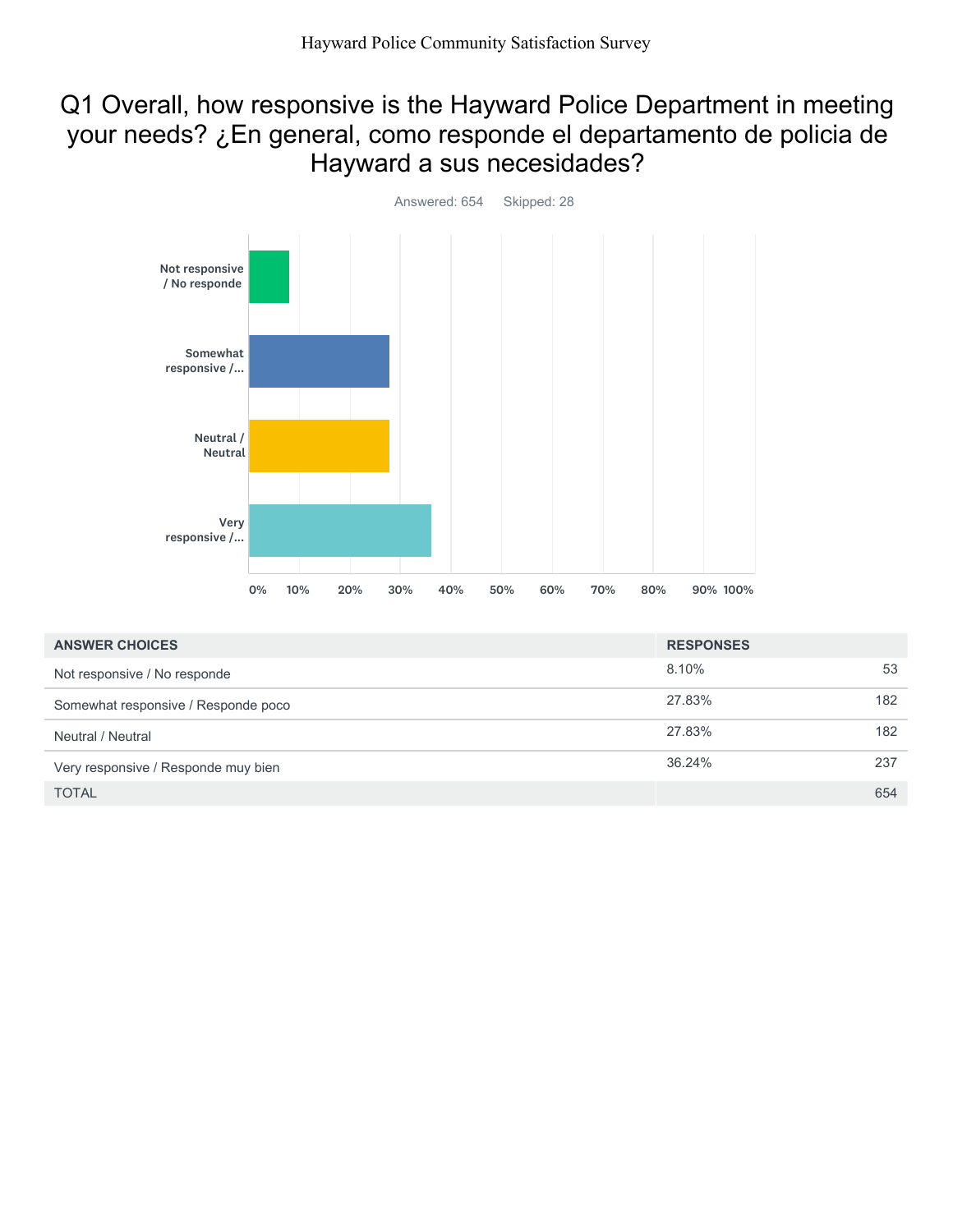Q2 I feel that the Hayward Police Department understands my concerns and takes the proper steps to address problems in my neighborhood. Siento que el Departamento de Policia de Hayward entiende mis inquietudes y toma las medidas adequadas para efrentar los problemas de mi barrio.



| <b>ANSWER CHOICES</b>  | <b>RESPONSES</b> |     |
|------------------------|------------------|-----|
| Not at all / Para nada | 13.03%           | 86  |
| Somewhat / Algo        | 31.06%           | 205 |
| Neutral / Neutral      | 25.61%           | 169 |
| Very much so / Mucho   | 30.30%           | 200 |
| <b>TOTAL</b>           |                  | 660 |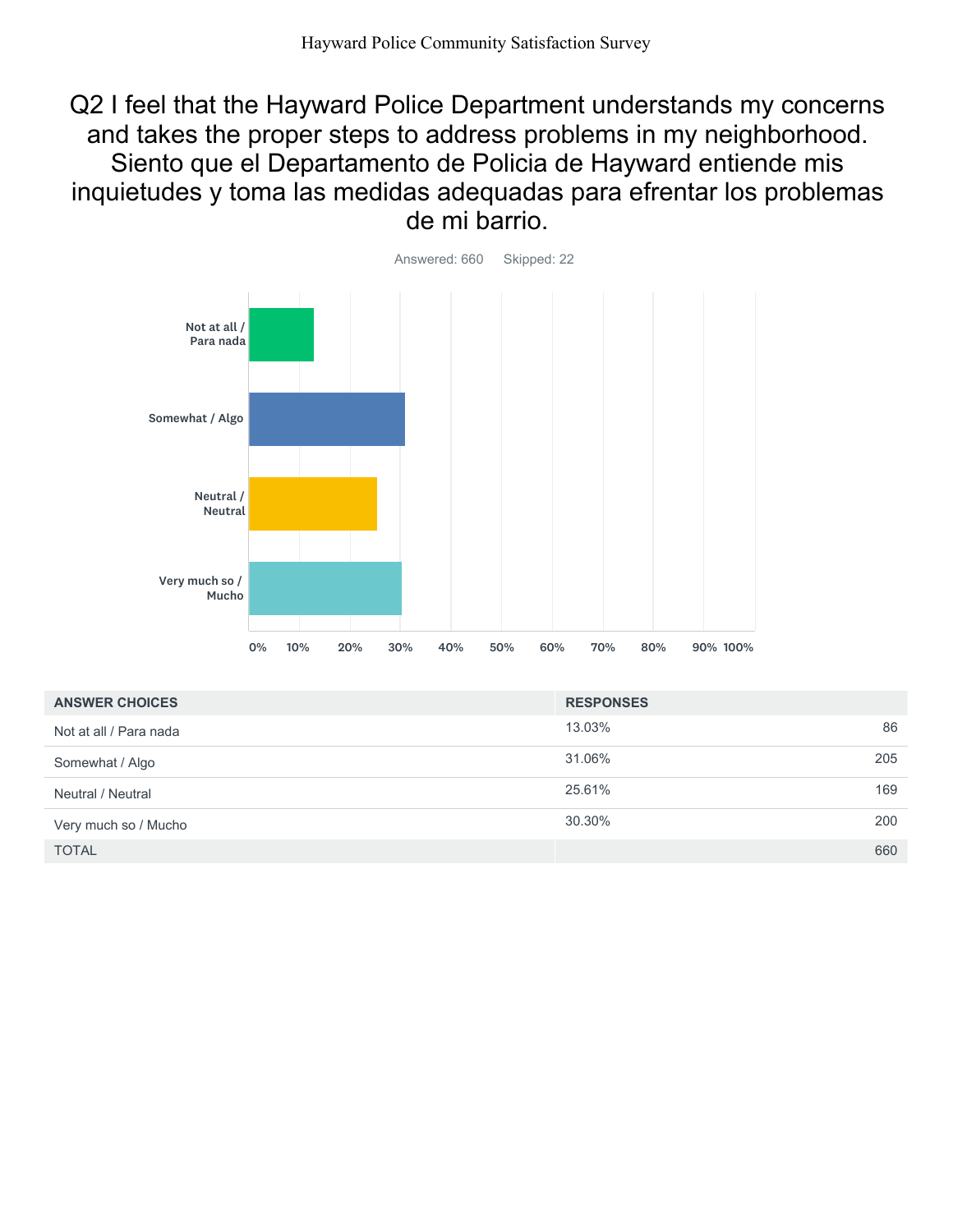Q3 I feel that Hayward Police Department employees are courteous, respectful and professional when interacting with me or other community members.Siento que los empleados del Departamento de Policia de Hayward son cortés, respetuosos, y profesionales al interactuar conmigo u otros ciudadanos.



| <b>ANSWER CHOICES</b>                      | <b>RESPONSES</b> |     |
|--------------------------------------------|------------------|-----|
| Not at all / Para nada                     | 3.93%            | 26  |
| Sometimes / A veces                        | 12.99%           | 86  |
| Neutral / Neutral                          | 14.50%           | 96  |
| Most of the time / La mayorla de las veces | 29.15%           | 193 |
| Every time / Todo el tiempo                | 39.43%           | 261 |
| <b>TOTAL</b>                               |                  | 662 |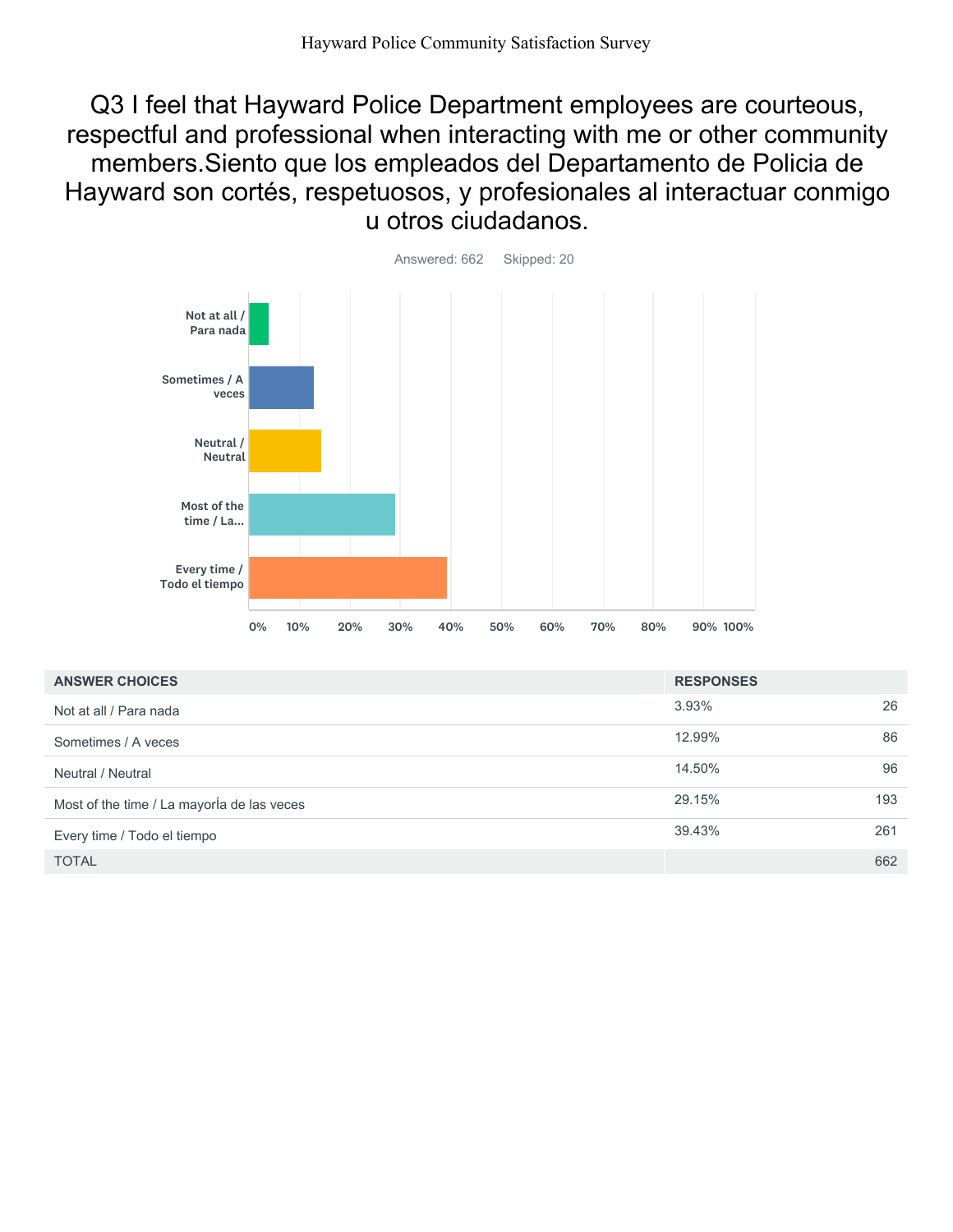## Q4 What is your primary concern when it comes to crime in Hayward? Please explain in the comment box. ¿Cuál es su preocupacioń principal cuando se trata de delitos en Hayward? Por favor explique en la caja de comentarios.



| <b>ANSWER CHOICES</b>                        | <b>RESPONSES</b> |     |
|----------------------------------------------|------------------|-----|
| Burglary / Robo de casas                     | 50.49%           | 309 |
| Robbery / Robo de persona                    | 11.60%           | 71  |
| Gangs / Gangas                               | 11.44%           | 70  |
| Drugs / Drogas                               | 9.64%            | 59  |
| Traffic-related / Relacionado con el tráfico | 15.20%           | 93  |
| Domestic Violence / Violencia doméstica      | 1.63%            | 10  |
| <b>TOTAL</b>                                 |                  | 612 |